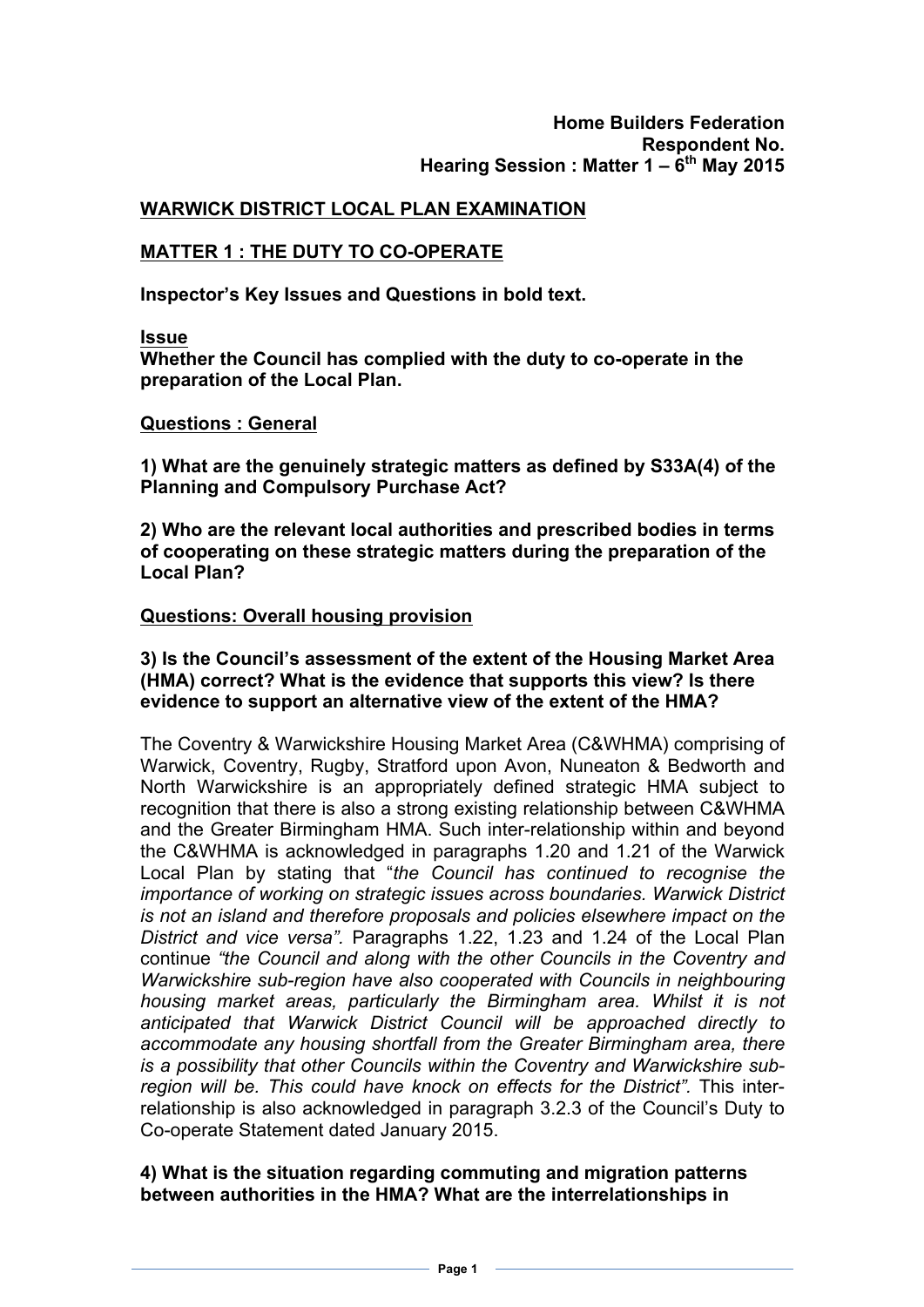## **terms of housing markets? In particular what are the relationships between Coventry and other authorities in terms of commuting, migration and housing markets?**

It is recognised that there are very strong inter-relationships between Warwick and Coventry (paragraph 3.2.2 Duty to Co-operate Statement) in terms of commuting and migration. The C&W Joint SHMA Final Report dated November 2013 confirms that "*analysis indicates that some of the strongest flows are between Warwick District and both Coventry and Stratford upon Avon"* (paragraph 3.22) and "*the above analysis focussed on gross migration flows – the combined flow both ways between two authorities. Turning to consider net migration we can identify the following significant net migration of flows Coventry to Warwick 1,060 persons per annum and Solihull to Warwick 150 persons per annum"* (paragraph 3.25). "*The gross combined flows between areas daily (ie total flows in both directions between tow authorities)*" show *"Coventry and Warwick 15,180, Warwick and Stratford upon Avon 13,027 and Warwick and Solihull 5,246*" (paragraph 3.28. "*The strongest commuting links are between Coventry and Warwick. We also see a strong set of links between Warwick and Stratford upon Avon"* (paragraph 3.29).

### **5) How do these interrelationships affect Warwick District specifically?**

### **6) When did co-operation with other authorities on overall housing provision within the HMA begin?**

Historically co-operative working between neighbouring authorities has been weak as evidenced in April 2013 when the Coventry City Council Core Strategy was withdrawn from Examination for failing to satisfy compliance with the Duty to Co-operate. Post 2013 more collaborative working activity has occurred including the commissioning of joint evidence and regular meetings between C&WHMA authority officers.

# **7) What form has co-operation taken? Has it been ongoing during the preparation of the Local Plan?**

This co-operation has taken the form of commissioning joint evidence and meetings between officers. At the beginning of the plan preparation process co-operative working was very limited but such joint working increased over time.

### **8) To what extent is there agreement between the authorities in the HMA regarding the level of objectively assessed need for housing (OAN) for the HMA and individual authorities? Is this as set out in the 2014 SHMA Addendum?**

The Duty to Co-operate Statement prepared by the Council states that in March 2014 the C&WHMA authorities confirmed support for an OAHN of between 3,750 – 3,800 dwellings per annum as identified in the 2013 SHMA and agreed its distribution across the HMA (paragraph 5.2.4). In November 2014 the C&WHMA authorities agreed a higher OAHN of 4,004 dwellings per annum for the HMA as identified in the 2014 up-dated SHMA Addendum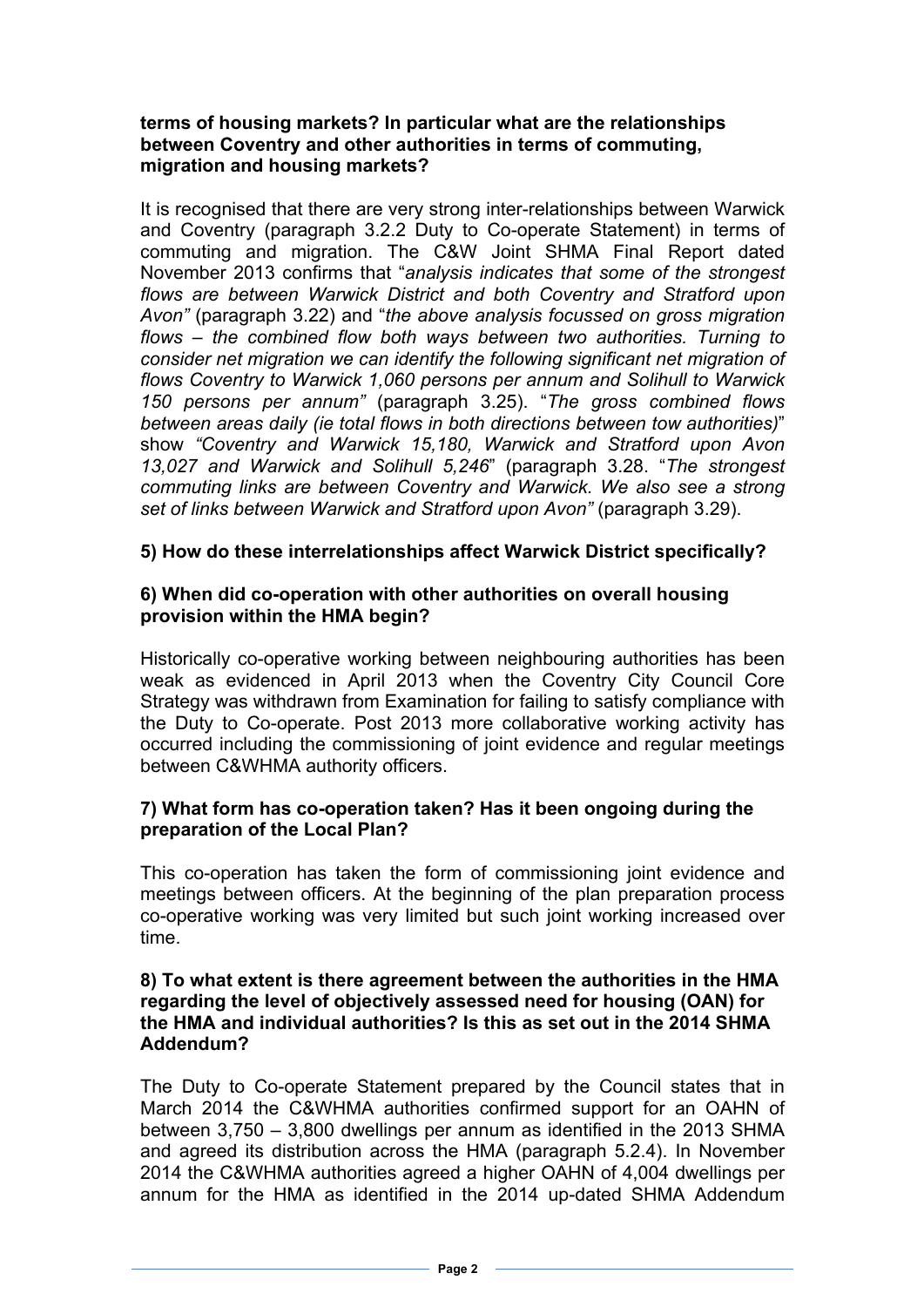(paragraph 5.2.8). However the distribution of this increased OAHN was not determined and the previously agreed distribution remained as a starting point for the distribution of OAHN across the HMA. The final distribution would be agreed later.

It is not certain if these statements about agreements reached are totally reliable because for example until 1<sup>st</sup> December 2014 Stratford upon Avon District Council was not proposing a housing requirement in its submitted plan that met its proposed share of OAHN of 540 dwellings per annum. It would be helpful if the Council provided further evidence to justify these statements of agreement such as signed copies of Memorandums of Understanding or Statements of Common Ground attached as appendices to the Duty to Cooperate Statement.

### **9) What is the evidence that the level of need in individual authorities and the HMA as a whole will be met i.e. in terms of capacity assessments/SHLAAs/Green Belt studies etc.?**

The proposed distribution of the OAHN across the HMA is set out in the Council's Duty to Co-operate Statement. This shows an agreed distribution for 3,770 dwellings per annum, which is a midway point between the OAHN range identified from the 2013 SHMA. The remaining 234 dwellings per annum representing the increase in the OAHN in the 2014 up-dated SHMA Addendum remains undistributed.

| <b>C&amp;WHMA AUTHORITIES</b> | PROPOSED DISTRIBUTION OF OAHN |
|-------------------------------|-------------------------------|
|                               | (dwellings per annum)         |
| Coventry                      | 1,180                         |
| North Warwickshire            | 175                           |
| Nuneaton & Bedworth           | 495                           |
| Rugby                         | 660                           |
| Stratford upon Avon           | 540                           |
| <b>Warwick</b>                | 720                           |
| <b>SUB TOTAL</b>              | 3,770                         |
| Non distributed OAHN          | 234                           |
| TOTAL                         |                               |

Moreover this proposed distribution of OAHN across the HMA does not correlate with the ability to meet that need within the administrative boundaries of any given authority in particular Coventry.

Nor is there any correlation with housing targets in adopted plans such as Rugby Core Strategy with its lower housing provision target of 10,800 dwellings (540 dwellings per annum) between 2006 – 2026 against an apportionment of OAHN of 660 dwellings per annum between 2011 - 2031. It is also understood that the Nuneaton & Bedworth Preferred Option consultation proposed only 439 dwellings per annum rather than 495 dwellings per annum.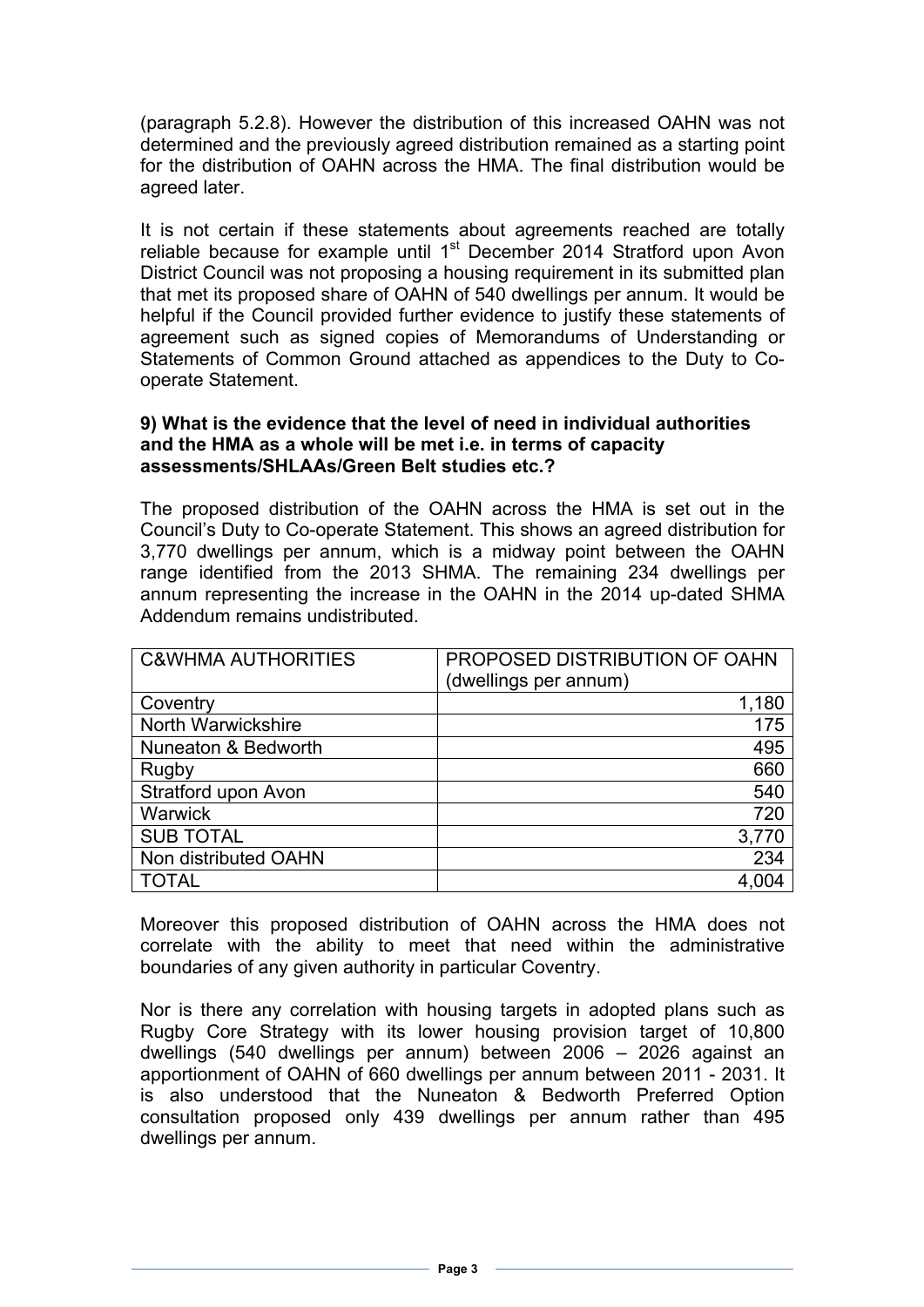## **10) Will there be unmet needs within the HMA? In particular will there be unmet needs in Coventry? If so, what is the scale of this unmet need?**

The potential for unmet needs within the HMA amounts to :-

- 234 dwellings per annum from the non-distribution of OAHN across the HMA equivalent to 4,680 dwellings between 2011 – 2031 ;
- The latest consultation (ended 31 November 2014) identified that Coventry city had a capacity on brownfield sites for 16,500 dwellings compared to its OAHN distribution apportionment of 23,600 dwellings (1,180 x 20 years 2011 - 2031) meaning a potential unmet need of 7,100 dwellings ;
- 480 dwellings since 2011 in Rugby representing the difference between distributed OAHN and the adopted Core Strategy housing provision figure ;
- 56 dwellings per annum from the difference between Nuneaton & Bedworth Preferred Option consultation (439 dwellings per annum) and its apportioned distribution of OAHN of 495 dwellings per annum.

# **11) What are the issues as far as Warwick District is concerned in addressing unmet needs from other authorities i.e. Coventry?**

The NPPF (paragraph 47) requires that OAHN in the HMA are met in full unless this requirement of national policy is satisfied Local Plans cannot be found sound. Therefore as a neighbouring authority of Coventry with an acknowledged strong relationship with the city it is not unreasonable to expect Warwick District Council to assist in meeting a proportion of unmet needs from Coventry.

### **12) What is the situation regarding housing needs beyond the HMA i.e. Greater Birmingham affecting the HMA? What form has co-operation with other relevant authorities taken? What has been the outcome?**

In response to the Birmingham Development Plan (BDP) Examination Inspector's Interim Conclusions the latest evidence from Peter Brett Associates identifies an OAHN of 89,000 dwellings for Birmingham between 2011 - 2031. The submitted BDP proposes a housing requirement of only 51,000 dwellings. Therefore there is a potential unmet need of circa 38,000 dwellings arising in Birmingham. Furthermore the Inspector determined that North Warwickshire and Stratford upon Avon form part of the Greater Birmingham HMA. So the accommodation of some of this unmet need from Birmingham may be sought in North Warwickshire and / or Stratford upon Avon with a consequential ripple effect across the remainder of the C&WHMA.

It should also be remembered that as established in the High Court (Gallagher Homes Limited & Lioncourt Homes Limited v Solihull Metropolitan Borough Council [2014] EWHC 1283 (Admin) and the Court of Appeal (Solihull Metropolitan Borough Council v (1) Gallagher Homes Limited (2) Lioncourt Homes Limited *[2014] EWCA Civ 1610)* the housing requirement in the recently adopted Solihull Local Plan is not based on an OAHN. Therefore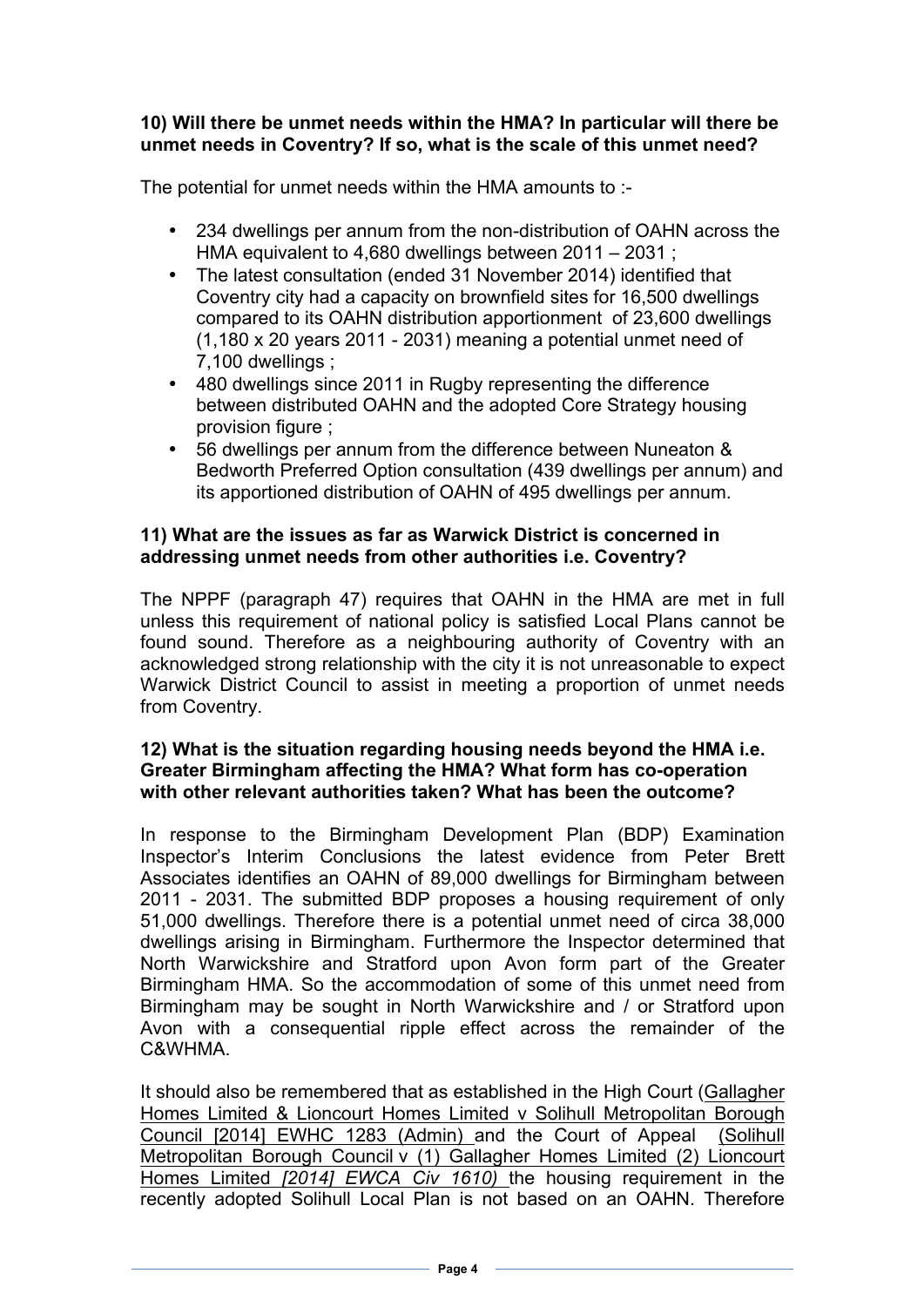there is also uncertainty as to whether or not unmet needs may occur in Solihull too with consequences for Warwick as a neighbouring authority.

### **13) Has the issue of unmet need within the HMA or beyond been addressed and resolved?**

The issues of unmet needs arising from within the C&WHMA from :-

- the non distribution of full OAHN;
- development constraints in Coventry city ;
- the differences between the proposed distribution of OAHN and housing targets in adopted plans

or beyond the C&WHMA from :-

- unmet needs arising in Birmingham ;
- Solihull Local Plan not based on OAHN

have not been satisfactorily addressed or resolved.

### **14) How does the Local Plan deal with the issue? Is this an appropriate approach?**

This issue is set out in paragraphs 1.22 – 1.24 and Policy DS20 of the Warwick Local Plan which state :-

• "*each of the authorities within the sub region is at a different stage in preparing their local plan or core strategy. The capacity of the other districts to deliver their housing requirement in full is therefore not known. In this context, the potential remains that one or more of these authorities will not be able to meet their housing requirement within their boundaries. Warwick District Council has therefore been working closely with the other authorities in Coventry and Warwickshire to agree a robust process to address this issue should it arise. This process has been agreed by the Coventry and Warwickshire Joint Committee. It involves three broad stages (1) ensuring a robust and up to date joint evidence base, (2) agreeing a sub-regional strategy for meeting any shortfall in housing provision and (3) reviewing Local Plans where necessary. If required, the Council is committed to an early review of its Local Plan to address any shortfall in the sub region's housing provision. The Council and along with the other Councils in the Coventry and Warwickshire sub-region have also cooperated with Councils in neighbouring housing market areas, particularly the Birmingham area. Whilst it is not anticipated that Warwick District Council will be approached directly to accommodate any housing shortfall from the Greater Birmingham area, there is a possibility that other Councils within the Coventry and Warwickshire sub-region will be. This could have knock on effects for the District. It has therefore been agreed, that any housing shortfall arising from*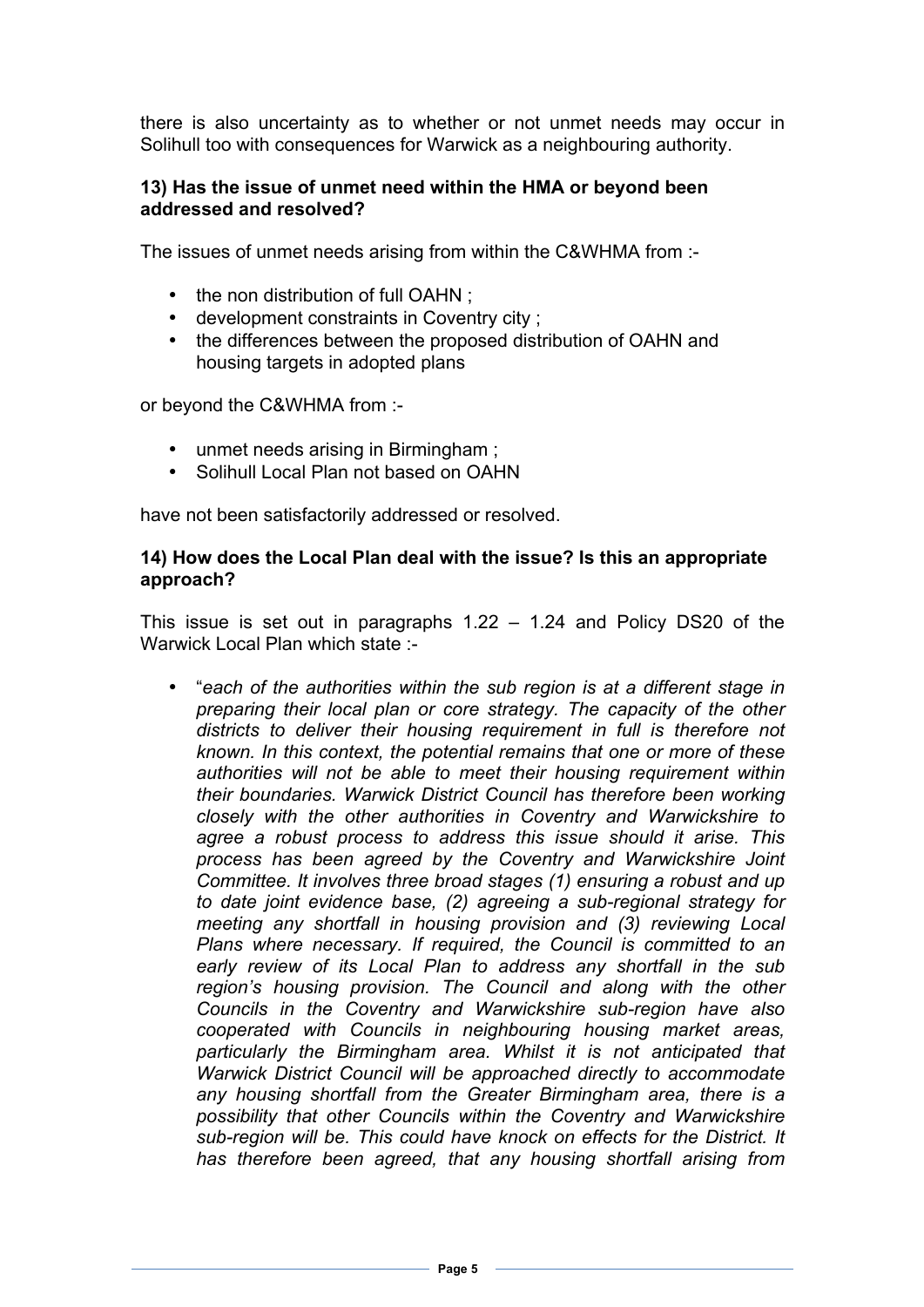*within the Greater Birmingham area will also be addressed using the approach described above".*

• Policy DS20 Accommodating Housing Need Arising from Outside the District **-** "*the existence of unmet housing need arising outside the District will not render this Plan out of date. However, the Plan will be reviewed if evidence demonstrates that significant housing needs arising outside the District should be met within the District and cannot be adequately addressed without a review … The six LPAs within the Coventry and Warwickshire HMA have agreed to cooperate together to ensure the HMA's housing need of 3,750-3,800 dwellings per annum is met in full. It is recognised that this is important in supporting the growth ambitions of Coventry and Warwickshire as set out in the Strategic Economic Plan as well as ensuring local plans and core strategies within the sub-region comply with national policy and guidance ... A further issue that may need to be addressed through this process is the potential for a shortfall in housing land arising from outside the Coventry and Warwickshire HMA, in particular from the Greater Birmingham area. In the event that such a shortfall may need to be partially addressed within the Coventry and Warwickshire HMA, the six local planning authorities have agreed to work together using the process described above".*

The approach illustrates the very slow progress made by the C&WHMA authorities in working together. After years of joint working the C&WHMA authorities are still at Stage 1 of the process. This questions the appropriateness of the approach.

# **15) What are the implications for compliance with the duty to co-operate of not addressing this issue at this stage?**

As confirmed by the BDP Examination Inspector a plan cannot be recommended for adoption without an Inspector being satisfied that full housing needs are capable of being met over the plan period paragraph 74 BDP Inspector's Interim Findings dated January 2015). Therefore there must be reasonable certainty that OAHN within and beyond the C&WHMA will be met. This requirement is not satisfied by Paragraphs 1.22 – 1.24 and Policy DS20 of the Warwick Local Plan.

Moreover the reliance upon Local Plan reviews in the future to meet OAHN is no guarantee as acknowledged in the North Warwickshire Core Strategy Examination Inspector's Final Report dated September 2014. *"The Council has proposed a main modification which commits it to continue working collaboratively with its neighbours and to an early review of the Plan should it be demonstrated that any unmet need should be accommodated in the Borough … and I acknowledge that this change cannot force NWBC to carry out a review"* (paragraph 15).

**16) What additional work is required to address and resolve the issue of fully meeting OAN for the HMA? What progress has been made? What agreements are in place?**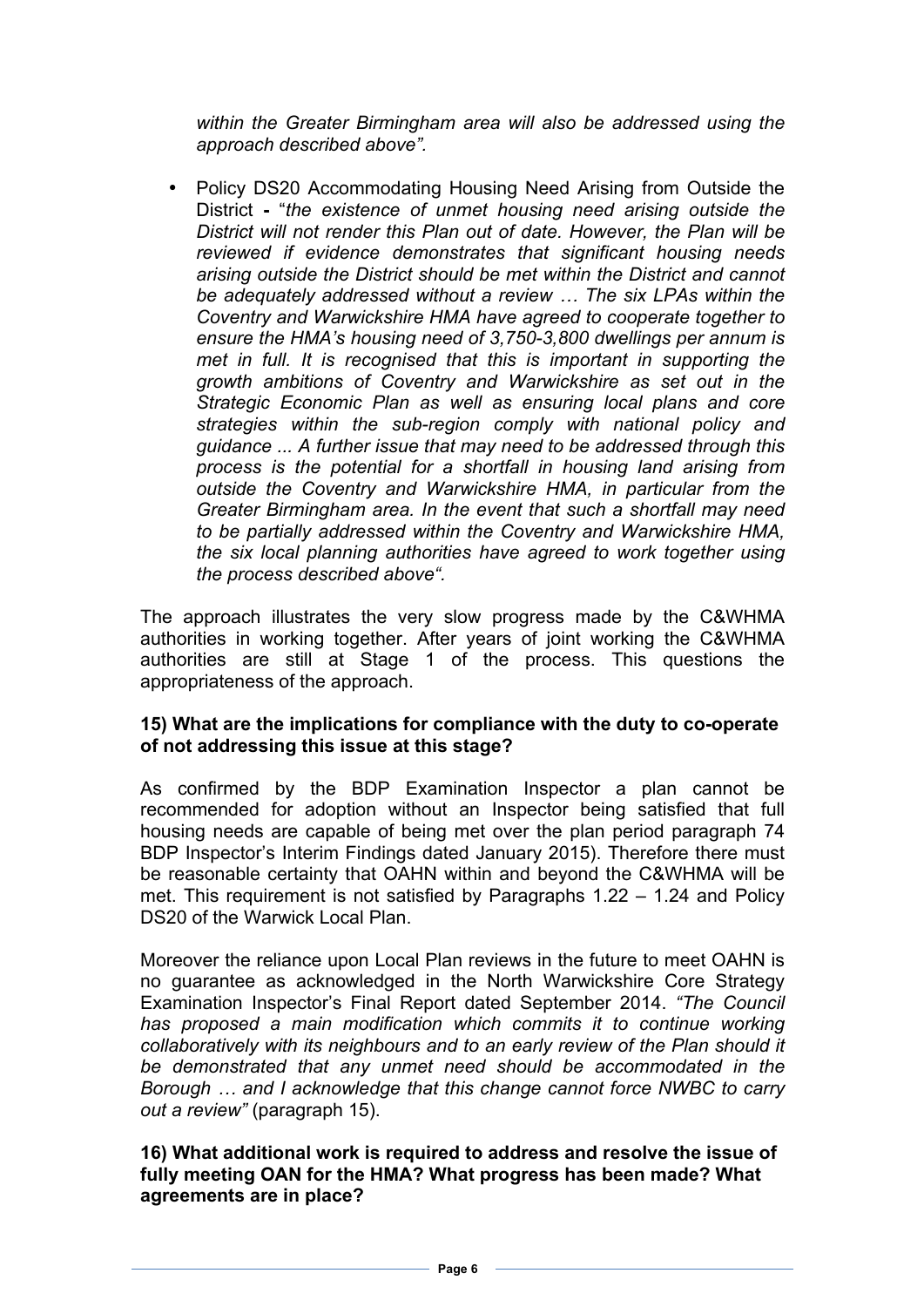Therefore further additional work is required including :-

- C&WHMA authorities to agree full OAHN for the HMA which should be no less than 4,100 dwellings per annum representing official ONS based household projections converted into dwellings and possibly even higher up to 5,100 dwellings per annum to support economic growth and improve affordability (see HBF Matter 2 Hearing Statement for further details) ;
- C&WHMA authorities to agree an appropriate distribution of housing across the HMA to meet OAHN in full together with confirmation that individual authorities can meet their respective apportionment of OAHN within their own administrative boundaries. If necessary accelerating forward commencement and completion of work on the Joint Core Strategy for the sub-region setting out OAHN for the C&WHMA and distribution thereof (currently proposed to start no later than 2017 and finish in 2020). The start, end and review dates of plans within the C&WHMA should also be aligned ;
- Further consideration to incorporate the BDP Examination Inspector's Interim Conclusions concerning Birmingham's unmet needs. The Inspector considers that there is no justification for recommending adoption of the BDP unless Birmingham's full housing needs are capable of being met over the plan period. For the Plan to be found sound main modifications should incorporate the inclusion of the shortfall in BDP policy as an element of its housing requirement, the inclusion of a mechanism to monitor provision of land by other authorities to meet Birmingham's shortfall, an early review of BDP should the rate of progress not meet expectations and a commitment to an active on-going role for the Council to ensure its housing shortfall is met ;
- Further consideration of the Stratford upon Avon Inspector's Interim Conclusions on the C&WHMA OAHN and the opinion that the Reserved Sites Policy proposed by the Stratford upon Avon District Council would facilitate meeting Birmingham's unmet housing needs even earlier than via a review process.

### **17) In overall terms has the Council engaged constructively, actively and on an ongoing basis in maximising the effectiveness of the preparation of the Local Plan? What has been the outcome of co-operation and how has this addressed the issue of housing provision?**

In summary overall engagement was not very good at the beginning of the plan making process but over time it improved. This engagement comprises of jointly commissioned evidence and meetings attended by officers. So whilst the C&WHMA authorities have attempted to address the legal requirements of the Duty to Co-operate associated with the process of co-operative working there are no conclusive outcomes from this process. Unfortunately therefore despite this engagement the soundness of the Warwick Local Plan remains questionable because too many unresolved matters remain. A lack of conclusive outcomes from this process of joint working illustrates a number of